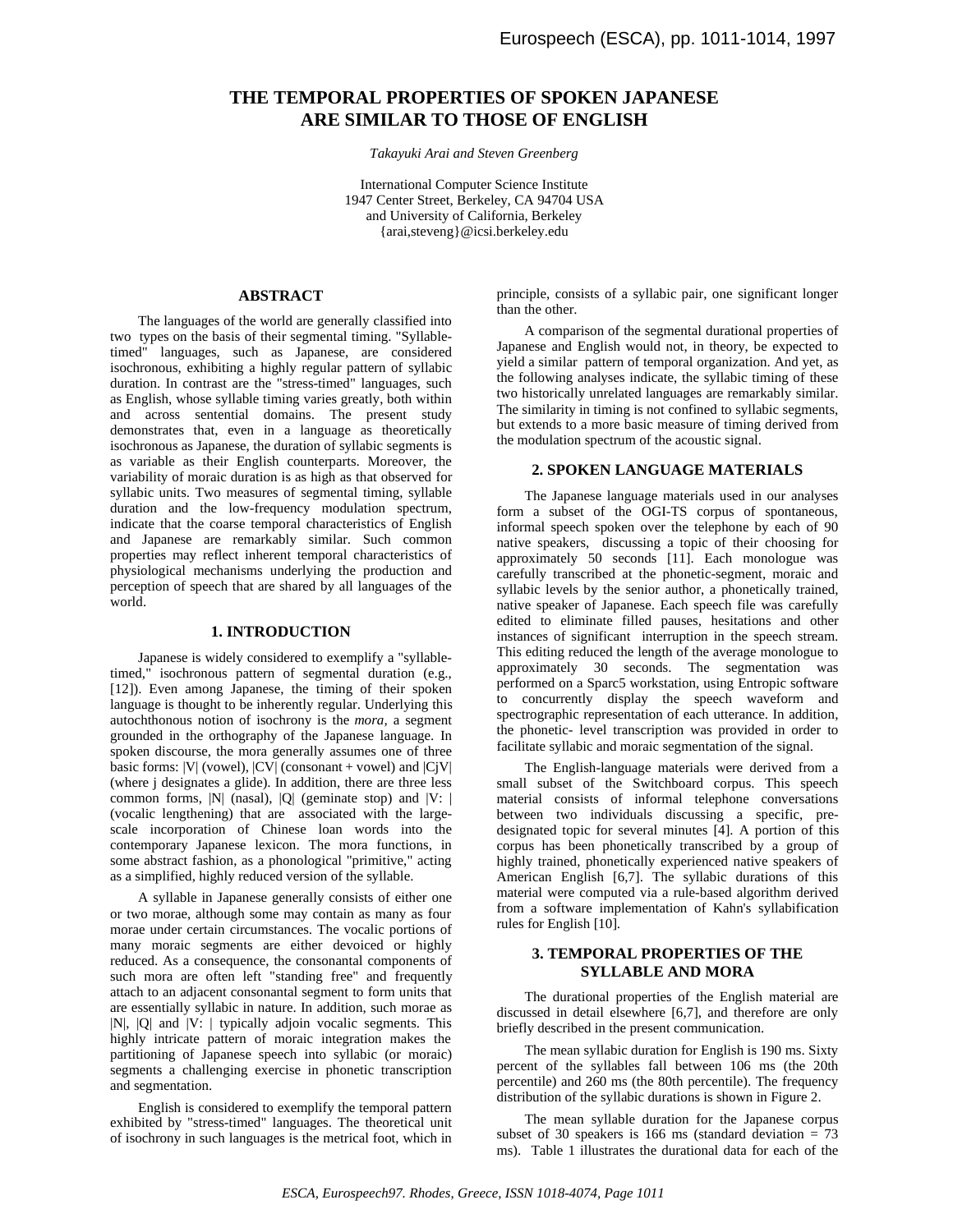major syllabic forms in Japanese, and compares these with the frequency of occurrence for certain syllabic forms in English (Switchboard corpus).

The distribution of Japanese syllable durations is illustrated in Figure 1(a). Both its general contour, as well as its mean, mode and median, are similar to that of the English material [6]. One quantitative index of the variability contained within these durational data is the coefficient of variation, which is computed by dividing the mean of the distribution by its standard deviation. The coefficient of variation for the Japanese syllable durations is 0.44, comparable to the coefficient of variation for the English material.

|              |      |       |       | Duration    | Duration    |
|--------------|------|-------|-------|-------------|-------------|
| Syllable     | n    | $\%$  | Eng.% | Mean $(ms)$ | $S.D.$ (ms) |
| CV           | 3238 | 60.4  | 47.2  | 137.9       | 58.6        |
| CVV          | 626  | 11.7  |       | 198.4       | 59.1        |
| <b>CVC</b>   | 961  | 17.9  | 22.1  | 229.4       | 61.7        |
| <b>CVVC</b>  | 71   | 1.3   |       | 274.9       | 54.3        |
| VC           | 64   | 1.2   | 4.8   | 198.2       | 75.4        |
| VVC          | 6    | 0.1   |       | 246.2       | 29.5        |
| V            | 154  | 2.9   | 11.2  | 87.0        | 38.5        |
| VV           | 29   | 0.5   |       | 148.3       | 37.6        |
| CCV          | 89   | 1.7   |       | 197.8       | 63.2        |
| <b>CCVV</b>  | 72   | 1.3   |       | 212.0       | 68.6        |
| <b>CCVC</b>  | 19   | 0.4   |       | 264.5       | 51.6        |
| <b>CCVVC</b> | 8    | 0.1   |       | 255.2       | 28.8        |
| other        | 21   | 0.3   |       |             |             |
|              | 5358 | 100.0 | 85.3  | 165.8       | 72.9        |

**Table 1.** Durational statistics for syllable classes (in terms of consonant/vowel composition) contained within the Japanese corpus. The proportion of syllables corresponding to equivalent classes in English (Switchboard corpus) is also indicated.

\_\_\_\_\_\_\_\_\_\_\_\_\_\_\_\_\_

|                |      |       | Duration    | Duration    |
|----------------|------|-------|-------------|-------------|
| Mora           | n    | $\%$  | Mean $(ms)$ | $S.D.$ (ms) |
| v              | 1148 | 15.3  | 72.3        | 31.2        |
| CV <sub></sub> | 5589 | 74.7  | 130.3       | 53.2        |
|                | 182  | 2.4   | 141.8       | 41.6        |
| N              | 384  | 5.1   | 75.4        | 31.8        |
|                | 183  | 2.4   | 123.7       | 51.7        |
|                | 7486 | 100.0 | 118.7       | 54.5        |

**Table 2.** Durational statistics for moraic classes (in terms of consonant/vowel composition) of the Japanese corpus. \_\_\_\_\_\_\_\_\_\_\_\_\_\_\_\_\_

The corresponding durational data for the moraic segments contained within the Japanese corpus are shown in Table 2 and Figure 1(b). The mean moraic duration is 119 ms (standard deviation  $= 55$  ms). The coefficient of variation, 0.46, is similar to that of the syllabic material.

The durational distribution for both moraic and syllabic segments is rather broad, suggesting that spoken Japanese may not be as isochronous as commonly thought. The variability inherent in their segmental duration is typical of the variability observed for English and other stress-timed languages.

The moraic and syllabic durational data are partitioned into coarse phonological classes in Tables 1 and 2. Japanese morae are of six potential types, as shown in the second table. One form, that of vocalic lengthening  $|V:$  is merged with the moraic form  $|V|$  in the current analysis. The



**Figure 1.** The distribution of syllabic (a) and moraic (b) durations for fifteen minutes of spontaneous Japanese speech spoken by thirty individual native speakers. \_\_\_\_\_\_\_\_\_\_\_\_\_\_\_\_\_

| Mora             | n   | %-Devoiced |
|------------------|-----|------------|
| /shi/            | 263 | 74.5       |
| $\sqrt{\rm su/}$ | 238 | 79.0       |
| /ku/             | 189 | 43.9       |
| /ki/             | 128 | 39.1       |
| /chi/            | 94  | 42.6       |
| /tsu/            | 77  | 50.6       |
| /hi/             | 32  | 75.0       |
| /hu/             | 26  | 73.1       |

Table 3. Frequency of devoicing for a small subset of moraic classes within the Japanese corpus. \_\_\_\_\_\_\_\_\_\_\_\_\_\_\_\_\_

overwhelming majority of morae (90%) are either of the consonant-vowel |CV| or vocalic |V| variety.

The durations of these moraic constituents range between 72 ms for the vocalic type to 142 ms for the CjV form. This variability in moraic durations provides some insight in the manner in which such segments coalesce into generally longer syllabic elements. Certain moraic elements, such as  $|CV|$  and  $|V|$ , typically merge into longer syllabic entities, such as |CVV|. In this instance, the coalescence appears as a form of vowel lengthening, similar to the process described above. In addition, certain vocalic components of these morae tend to either devoice or reduce, resulting in syllables composed of consonant clusters (e.g.,  $|CV| + |CV| > |CCV|$ . Through this pattern of consonantal coalescence and vocalic reduction/devoicing the relatively simple, transparent phonological patterns characteristic of the mora are transformed into the phonologically more complex syllabic forms typical of spontaneous Japanese.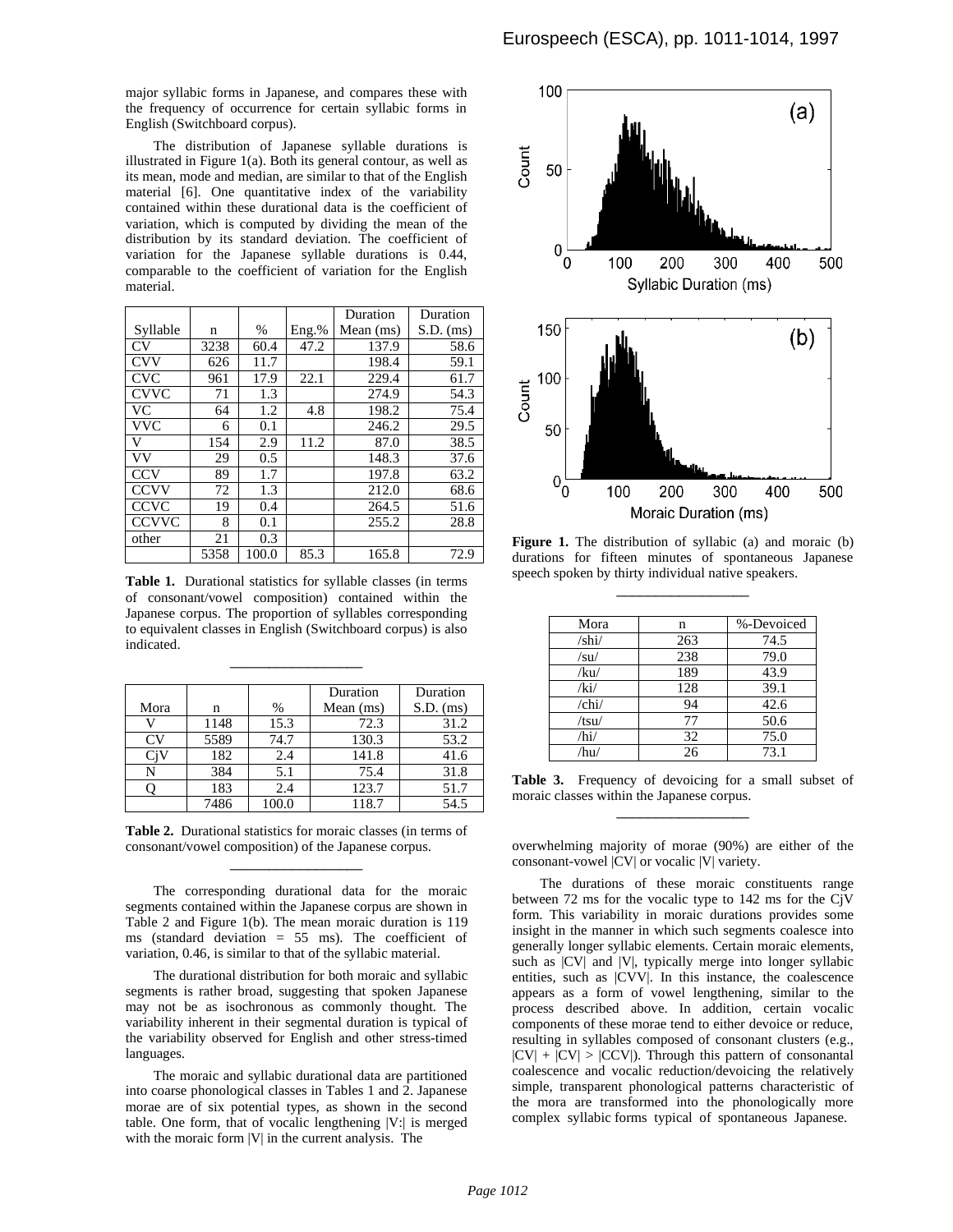

**Figure 2**. Modulation spectrum and frequency histogram of syllabic durations for spontaneous English discourse (reprinted from [6]). Top panel: histogram pertaining to 2925 syllabic segments from the Switchboard corpus. Bottom panel: modulation spectrum for two minutes of connected, spoken discourse from a single speaker.

This highly complex process is responsible for the nonisomorphic relationship between mora and syllable in Japanese.

\_\_\_\_\_\_\_\_\_\_\_\_\_\_\_\_\_

This complex relationship between syllable and mora is illustrated for a subset of morae in Table 3. The frequency of vocalic devoicing ranges from 39 to 79 percent. Each instance is associated with a merging of the preceding consonantal segment with the adjacent consonant to form a phonologically more complex syllabic form, resulting in a temporal pattern that is similar to spoken English at this segmental level.

#### **4. MODULATION SPECTRAL ANALYSIS**

The low-frequency (2-8 Hz) component of the modulation spectrum plays an important role in the intelligibility of speech [3,9], both for English [5] and Japanese [1]. Its vital role for speech understanding may be a consequence of its isomorphic relationship with the syllabic segmentation of speech [6], an instance of which is illustrated in Figure 2.

The modulation spectrum for a 15-minute portion of the Japanese corpus, shown in Figure 3, is similar to that of English. Moreover, it exhibits the same isomorphic relation to the distribution of syllabic durations (also illustrated in Figure 3, transformed into units of equivalent modulation frequency) as typifies spoken English.

The similarity in patterns of segmental duration and modulation spectra observed in languages as typologically distinct as English and Japanese, suggest that these measures may reflect a universal property of spoken language, that is largely independent of a language's intrinsic phonological structure.



**Figure 3.** Modulation spectrum and frequency histogram of syllabic durations for the OGI-TS Japanese corpus. Top panel: histogram of durations for 5358 syllables, derived from manual demarcation of syllabic boundaries. Durational data are identical to those in Figure 1(a) but plotted in terms of equivalent modulation frequency. Bottom panel: modulation spectrum of the same speech material as illustrated in the top panel. Details concerning the modulation spectral analysis technique are described in [8].

## **5. CONDITIONAL DURATIONS FOR SYLLABIC AND MORAIC SEGMENTS**

\_\_\_\_\_\_\_\_\_\_\_\_\_\_\_\_\_

The modulation spectrum and associated patterns of syllabic duration reflect temporal variability over a relatively long span of the Japanese corpus (ca. 15 minutes). In principle, shorter intervals of speech could exhibit a greater degree of isochrony than observed in the corpus as a whole.

The first-order, conditional duration was computed for moraic and syllabic segments in the Japanese corpus. In such an analysis, the duration of the reference ("current") segment is plotted as a function of the previous segment's duration. In a truly isochronous pattern, the conditional durations should fall into a very small region of the data space, since the variance of the segmental durations is theoretically small.

Figure 4 illustrates the conditional durations for moraic and syllabic segments. In each instance, the coordinates of the conditional durations are dispersed over a broad area. Such a pattern of dispersion is not consistent with the theoretical characterization of segmental isochrony, and reinforces the conclusion that the variability of Japanese segmental durations is as high for short spans of speech as it is for longer intervals of time. A similar pattern of conditional durations is observed for syllabic segments in English [7].